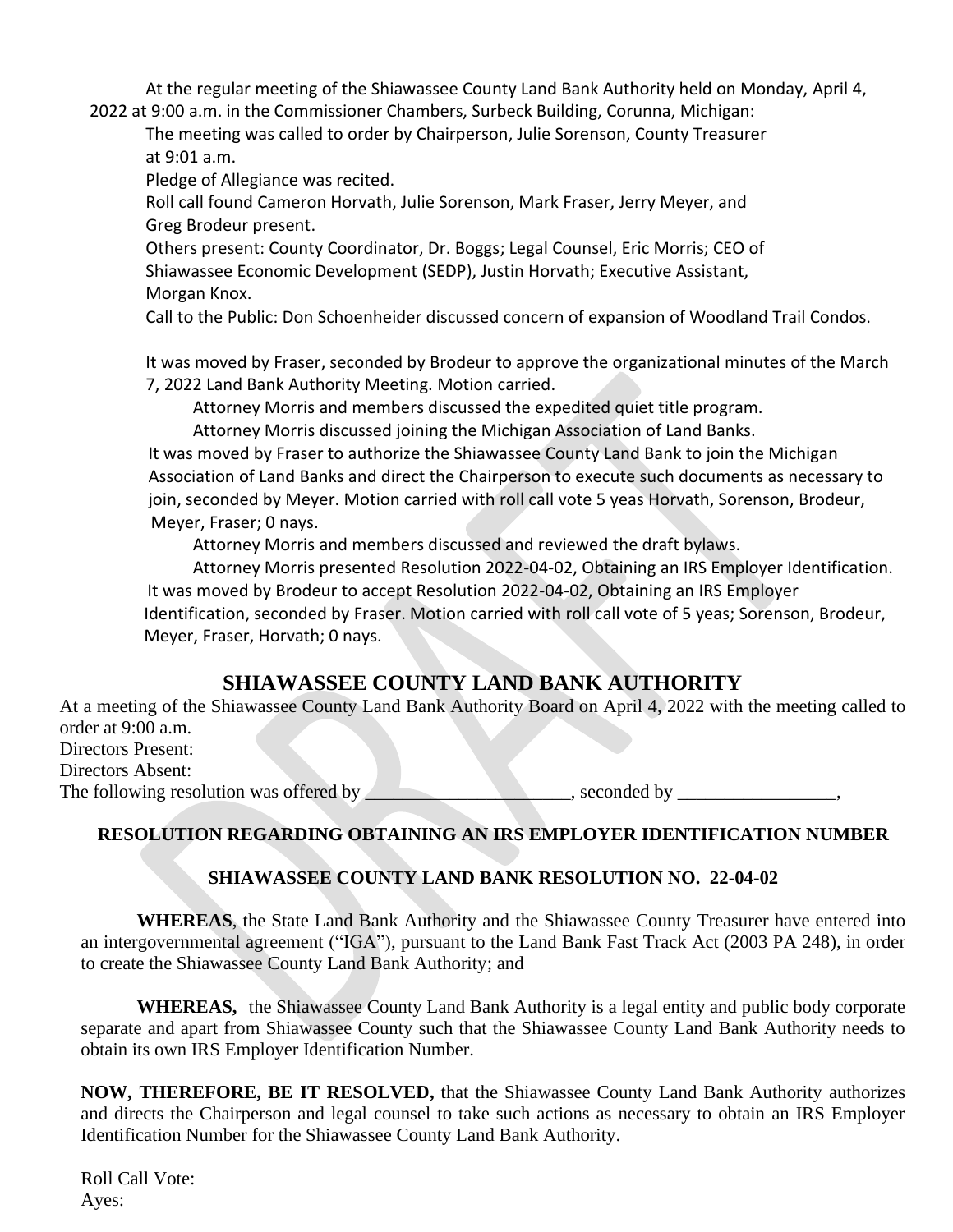Julie Sorenson Chairperson of the Shiawassee County Land Bank Authority Board

\_\_\_\_\_\_\_\_\_\_\_\_\_\_\_\_\_\_\_\_\_\_\_\_\_\_\_\_\_\_\_\_\_\_\_\_\_\_\_\_\_\_

I, the undersigned, Secretary of the Board of Directors of the Shiawassee County Land Bank Authority, do hereby certify that the foregoing is a true and complete copy of a Resolution adopted by the Shiawassee County Land Bank Authority, at its Meeting held on April 4, 2022.

> Gregory Brodeur Secretary of the Shiawassee County Land Bank Authority Board

\_\_\_\_\_\_\_\_\_\_\_\_\_\_\_\_\_\_\_\_\_\_\_\_\_\_\_\_\_\_\_\_\_\_\_\_\_\_\_\_